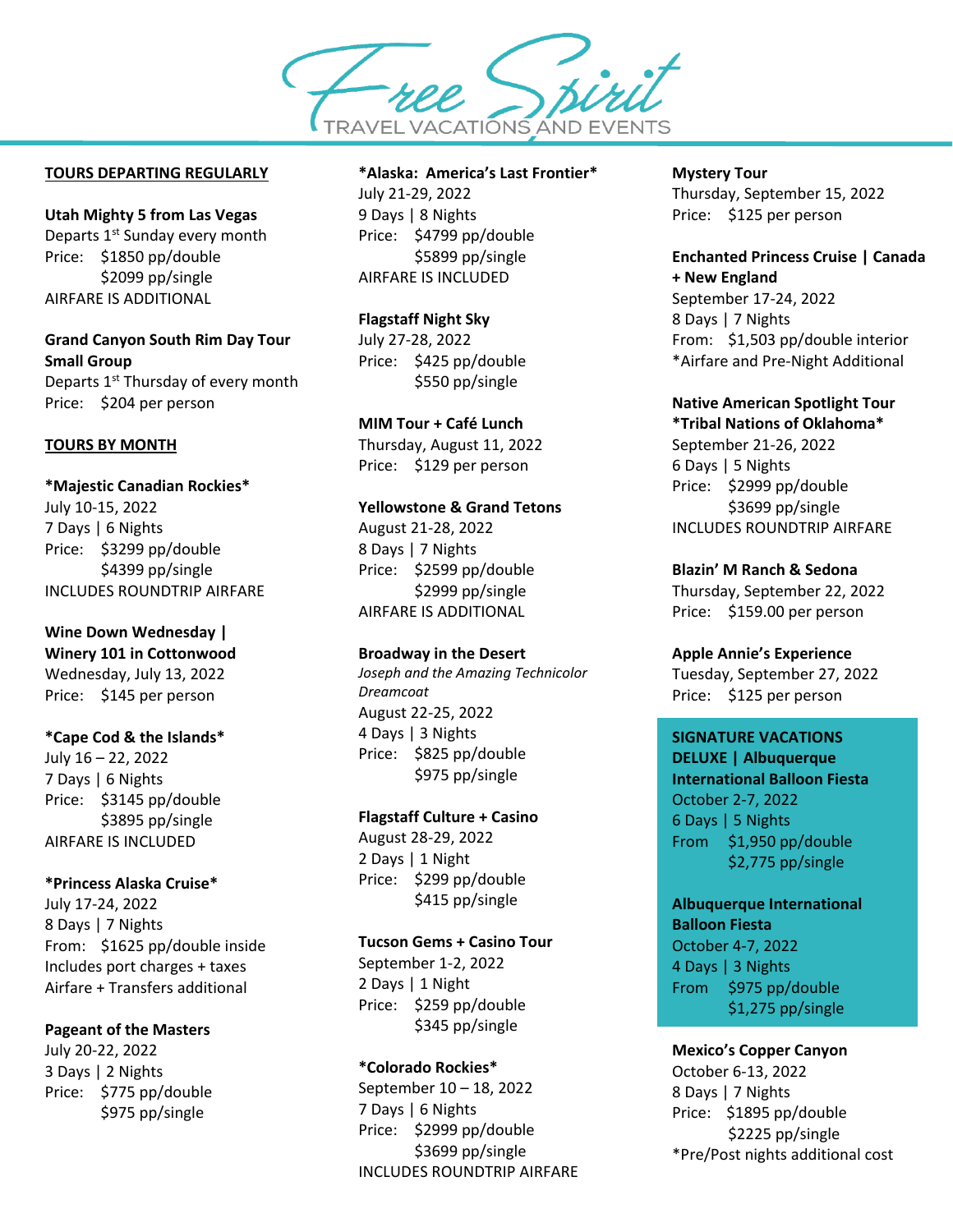#### **\*Captivating Rhine River Cruise\***

October 8-15, 2022 8 Days | 7 Nights From: \$3,459 pp/double \$4,457.75 pp/single AIRFARE IS ADDITIONAL

**\*Columbia Snake River Cruise aboard the American Empress\*** October 9-17, 2022 9 Days | 8 Nights From: \$4098 pp/double AIRFARE IS ADDITIONAL

**Wine Down Wednesday** Wednesday, October 12, 2022 Price: \$145 per person

**Dancing in Nashville | Line Dance Tour (All Skill Levels Welcome!)**

October 13 – 16, 2022 4 Days | 3 Nights Price: \$1295pp/double \$1850pp/single AIRFARE IS ADDITIONAL

### **Mexico's Copper Canyon**

October 13-20, 2022 8 Days | 7 Nights Price: \$1895 pp/double \$2225 pp/single \*Pre/Post nights at additional cost

# **Queen Creek Olive Mill & Gardens | Lunch**

Thursday, October 20, 2022 Price: \$159.00 per person

**Relax in Rocky Point, Mexico**

October 25-28, 2022 4 Days | 3 Nights From: \$925pp/double \$1325pp/Single

**Mexico's Copper Canyon**

October 27-Nov 3, 2022 8 Days | 7 Nights Price: \$1895 pp/double \$2225 pp/single *\*Pre/Post nights at additional cost*

**Halloween in Jerome** Monday, October 31, 2022 Price: \$115 per person

#### **Discover Navajo**

November 1-4, 2022 4 Days | 3 Nights Price: \$950pp/double \$1150pp/single

### **San Diego Fleet Week**

November 3-6, 2022 4 Days | 3 Nights Price: \$850 pp/double \$1175 pp/single

#### **Antelope Canyon + Horseshoe Bend**

November 9-10, 2022 Price: \$410 pp/double \$485 pp/single

#### **Mexico's Copper Canyon**

November 10-17, 2022 8 Days | 7 Nights Price: \$1895 pp/double \$2225 pp/single \*Pre/Post nights at additional cost

**High Tea at Arcadia Farms**

Friday, November 11, 2022 Price: \$165.00 per person

**Fountain Hills Crafts Festival + Desert Belle Cruise** Sunday, November 13, 2022 Price: \$125.00 per person

**\*Culinary Journey Through Tuscany, Italy\*** November 15 – 23, 2022 9 Days | 8 Nights Price: \$4499 pp/double \$5149 pp/single AIRFARE IS INCLUDED

**St. Anthony Monastery & Florence Winery** Wednesday, November 16, 2022 Price: \$130 per person

**Hawaiian Islands with Princess Cruises | Thanksgiving Cruise** November 20 – Dec 5, 2022 From: \$2,199 pp/double Inside AIRFARE IS ADDITIONAL

### **New York for the Holidays**

November 28 – December 2, 2022 5 Days | 4 Nights Price: \$2925 pp/double \$3725 pp/single AIRFARE IS INCLUDED

**\*Mexico & Yucatan Cruise American Voyages Ocean Navigator\***  Nov 29 – Dec 8, 2022 11 Days | 110 Nights From: \$2198 pp/double AIRFARE IS ADDITIONAL

**40th Annual Prescott Christmas Parade** Saturday, December 3, 2022 Price: \$159 per person

### **\*Memphis to New Orleans River Cruise aboard the American Queen\***

December 4-12, 2022 9 Days | 8 Nights FROM: \$1898 pp/double AIRFARE IS ADDITIONAL

**Holiday Mystery Tour** Thursday, December 8, 2022 Price: \$135 per person

**Barleens Lunch and Show** Wednesday, December 14, 2022 Price: \$125 per person

**Princess Panama Canal | 10 Day Cruise** December 28 – January 7, 2023 10 Days | 9 Nights Price Starting At: Inside Cabin \$1818 pp/Double | \$2886 pp/Single AIRFARE IS ADDITIONAL

## **Tournament of Roses Parade \*\*5 PACKAGE OPTIONS\*\***

**\*Rose Bowl Game & Rose Parade** Dec 30 – Jan 3, 2023 5 Days | 4 Nights Starting at: \$3,195 pp/Double AIRFARE IS ADDITIONAL

**3-Day Mini** Dec 31 – Jan 2, 2023 3 Days | 2 Nights Price: \$750.00 pp/Double \$975.00 pp/Single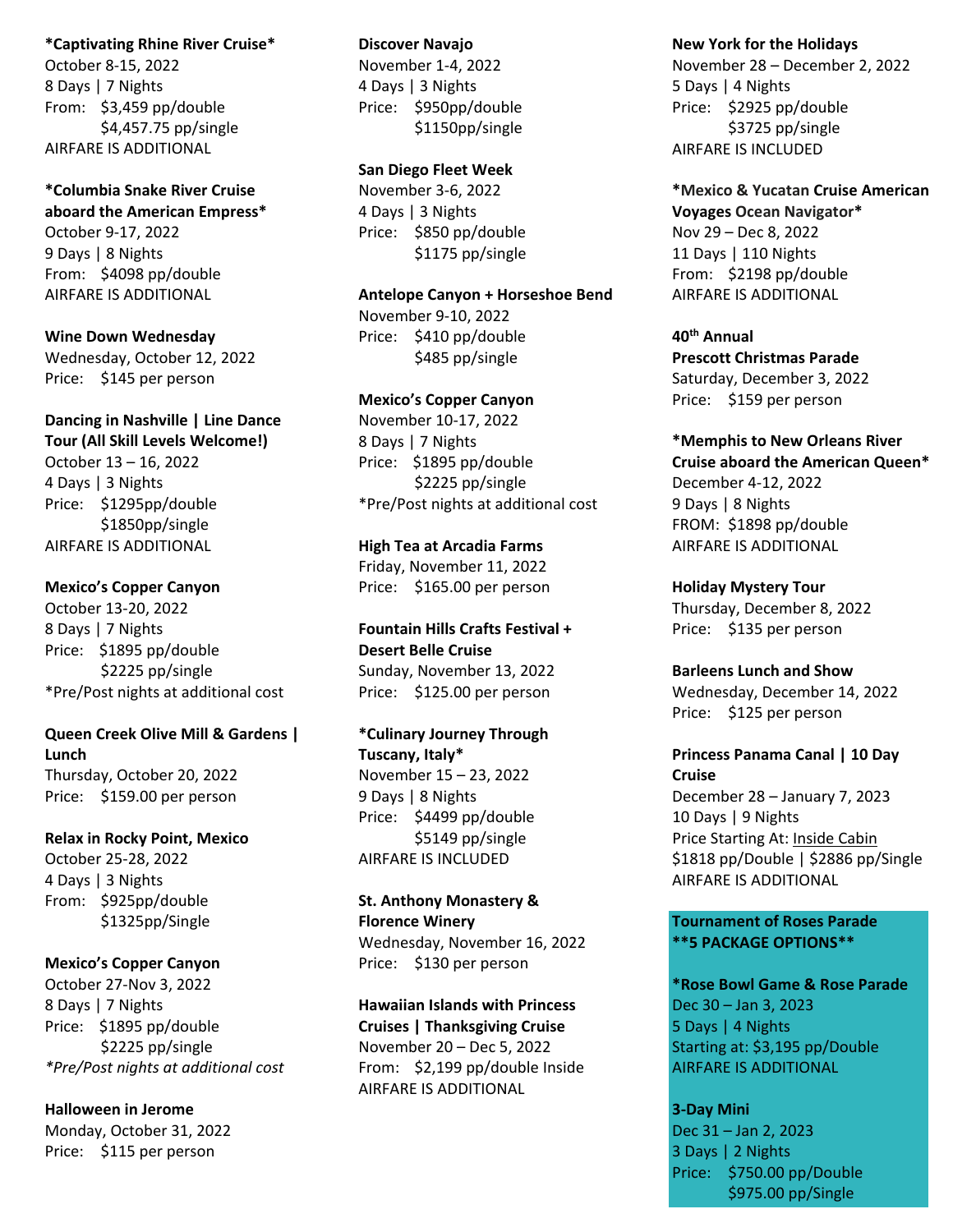# **Boats & Floats (Mexican Riviera**

**Cruise)** Dec 31 – Jan 8, 2023 9 Days | 8 Nights From: Inside Cabin \$1,725 pp/Double | \$2425 pp/Single

### **4-Day + Volunteer**

Dec 31 – Jan 3, 2023 4 Days | 3 Nights Price: \$950 pp/Double \$1,250 pp/Single

# **4-Day + Disneyland Parks Entry** Dec 31 – Jan 3, 2023 4 Days | 3 Nights Price: \$1,200 pp/Double \$1,500 pp/Single

**Scottsdale's Wild West Day Tour** Thursday, January 5, 2023 Price: \$169.00 per person

### **Scenic Laughlin + Casino Tour**

January 17-19, 2023 3 Days | 2 Nights Price: \$350 pp/double \$450 pp/single

# **MIM Tour + Café Lunch**

Friday, January 20, 2023 Price: \$129 per person

### **Barleens Lunch + Show** Wednesday, January 25, 2023

Price: \$125 per person

### **Dolly Steamboat + Lunch**

Tuesday, February 2, 2023 Price: \$165 per person

### **Relax in Rocky Point, Mexico**

February 7-10, 2023 February 14-17, 2023 4 Days | 3 Nights From: \$925pp/double \$1325pp/Single

### **Mystery Tour**

Thursday, February 16, 2023 Price: \$135 per person

### **Mardi Gras in Lafayette**

February 19-22, 2023 4 Days | 3 Nights Price: \$1,775 pp/double \$2,050 pp/single

### **Mardi Gras Deluxe Package**

February 19-24, 2023 6 Days | 5 Nights Price: \$2,300 pp/ double \$2,775 pp/single

#### **Relax in Rocky Point, Mexico**

February 21-24, 2023 4 Days | 3 Nights From: \$925pp/double \$1325pp/Single

# **Antelope Canyon & Horseshoe Bend**  February 22-23, 2023

Price: \$450 pp/double \$535 pp/single

### **\*Holland America | South America Cruise on the Oosterdam** February 24 – March 10, 2023

19 Days | 18 Nights From: \$2,282 pp/double interior AIRFARE IS ADDITIONAL

### **Discover Navajo**

Feb 28 – Mar 3, 2023 4 Days | 3 Nights Price: \$975pp/double \$1175pp/single

### **Middle of Winter | Princess Cruise** March 4-11, 2023 8 Days | 7 Nights

From: \$1,475 pp/double \$2,195 pp/single

### **California Northern Coast**

March 4-10, 2023 7 Days | 6 Nights From: \$2,450 pp/double \$3,325 pp/single

### **Grand Canyon Railway Overnight**

March 15-16, 2023 2 Days | 1 Night Price: \$650 pp/ double \$785 pp/single

### **Native Arizona**

March 27-31, 2023 5 Days | 4 Nights Price: \$1,450 pp/ double \$1,895 pp/single

### **California Gardens**

April 14-16, 2023 3 Days | 2 Nights From: \$675 pp/double \$995 pp/single

### **Line Dance Cruise to**

**Cabo San Lucas, MX** April 14-19, 2023 6 Days | 5 Nights From: \$995 pp/double \$1,450 pp/single

### **California Dreaming**

April 17-19, 2023 3 Days | 2 Nights From: \$799 pp/double \$1,125 pp/single

# **\*Holland River Cruise**

April 26-May 2, 2023 10 Days | 9 Nights From: \$4,995 pp/double \$6,295 pp/single INCLUDES ROUNDTRIP AIRFARE

### **\*Athens & The Greek Islands**

May 3-11, 2023 9 Days | 8 Nights From: \$4,499 pp/double \$5,474pp/single INCLUDES ROUNDTRIP AIRFARE

# **\* Mediterranean Cruise aboard Holland America**

May 28 – June 11, 2023 15 Days | 14 Nights From: \$2,902 pp/double interior AIRFARE IS ADDITIONAL

# **\*Best of Ireland**

May 31- June 12, 2023 13 Days | 12 Nights From: \$3,949 pp/double \$5,318 pp/single AIRFARE IS ADDITIONAL